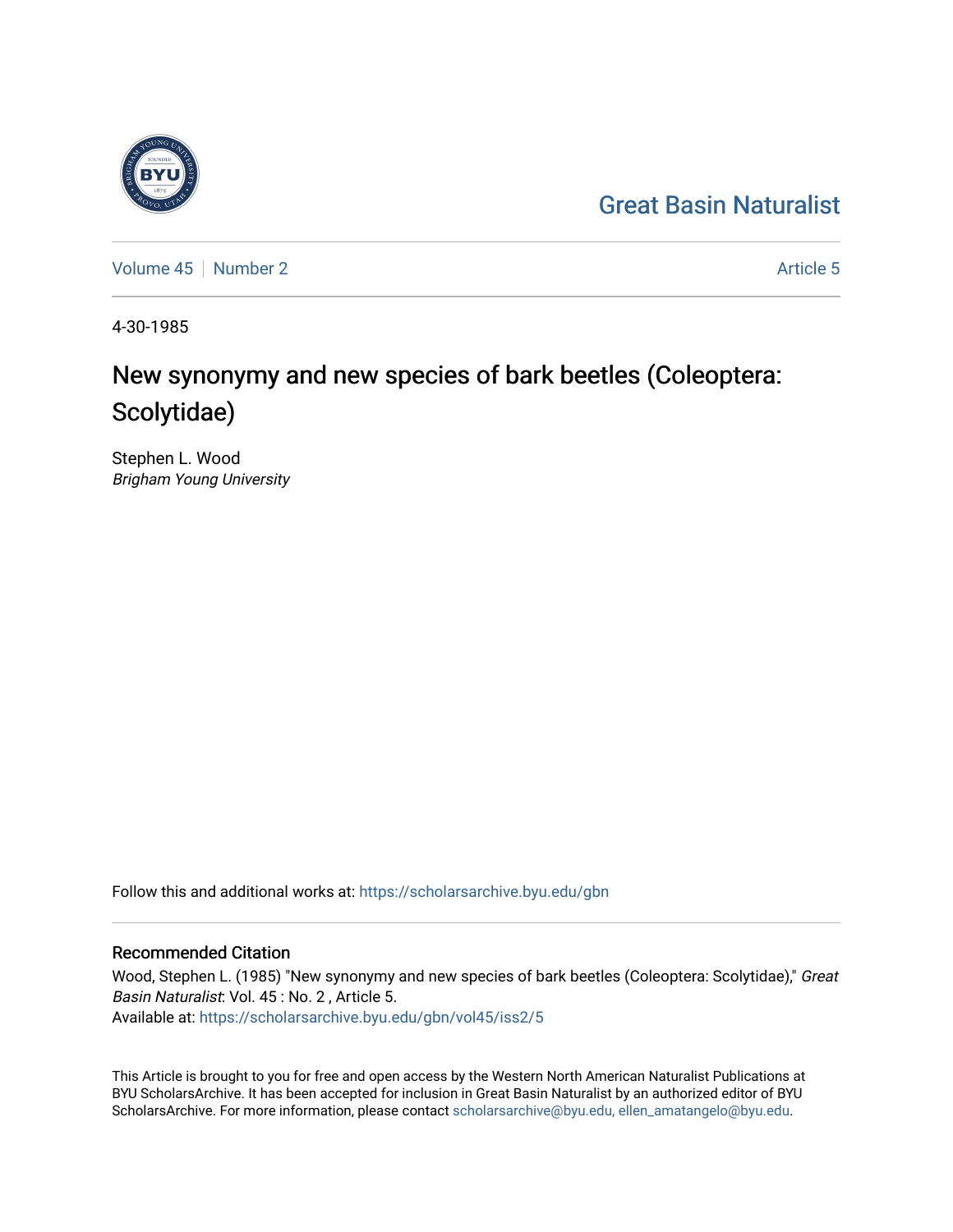#### NEW SYNONYMY AND NEW SPECIES OF BARK BEETLES (COLEOPTERA: SCOLYTIDAE)

Stephen L. Wood'

Abstract.— New synonymy in Scolytidae is proposed as follows: *Camptocerus opacicollis* (Eggers) (= Camptocerus aquilus Wood), Cladoctonus corumbensis (Eggers) (= Hoplitophthorus bolivianus Wood), Cladoctonus interruptus (Eggers) (= Hoplitophthorus sentus Wood), Cnemonyx errans (Blandford) (= Ceratolepis barbatus Schedl), Cnemonyx flavicornis (Chapuis) (= Cnemonyx vianai Schedl), Cnesinus dividuus Schedl (= Cnesinus dryographus Schedl, Cnesinus laevicollis Schedl), Cryptocurus spinipennis Schedl (= Hyloperus caudatus Browne, Hyloperus bicornis Browne), Dendrosinus ater Eggers (= Dendrosinus hirsutus Schedl), Hylesinus aculeatus Sav (= Ihjlesinus imperialis Eichhoff), Hylesinus cordipennis Lea (= Hylesinus papuanus Eggers), Hylesinus macmahoni (Stebbing) (= Hylesinus alternans Schedl, Leperisinus fraxinoides Beeson, Leperisinus fraxinoides Schedl), Hylesinus niligrinus Eggers (= Trogloditica robusta Schedl), Phloeosinopsoides triseriatus (Schedl) (= Xyleehinus papuanus Schedl), Phloeotribus scarabaeoides (Bernard) (= Phloeotribus americanus Dejean), Scolytogenes daricini Eichhoff (= \igritus simdis Eggers, Nigritus major Eggers, Seolytogenes cryptolepis Schedl), Scolytodes notatus Eggers ( Hexacohis pseiidobicolor Eggers, Hexaeohis subparaUeus Eggers, Hexacohis pelicerinus Schedl), Scolytopsis puncticollis Blandford (= Scolytopsis argentinensis Schedl, Scolytus bruchi Schedl, Scolytopsis toba Wichmann), Tomicus piniperda (Linnaeus) (= Blastophagus khasianus Murayama), Xylechinus spathifer Schedl (= Pteleobius lomatiae Schedl). Species new to science are described as Acanthotomicus ipsimorphus (Costa Rica), Acrantus opimus (Indonesian New Guinea), Bothrosternus hirsutus (Venezuela), Cnesinus diseretus (Venezuela) Cnesinus minor (Costa Rica), Corthylus trunacatus (Peru), Hylurgus indicus (India), Pachyeotes minor (Australia), Phloeosinopsoides pumilus (Papua New Guinea), Xylechinosomus pilosus (Brazil).

During the past several years, a world revi sion of the genera of Scolytidae has been in preparation. While conducting that study, <sup>I</sup> have had the opportunity to visit several museums for the purpose of studying type material. This led to the discovery of a number of synonyms and to the detection of several species new to science. The above abstract summarizes 29 cases of synonymy from all parts of the world and lists the names and country of origin for 10 previously unnamed species. The new species represent 9 different genera and come from Australia (1), Brazil (1), Costa Rica (2), India (1), New Guinea (2), Peru (1), and Venezuela (2).

Of special interst to American students is conclusive placement in synonymy of Hylesinus imperialis Eichhoff and of the nomen nudum, Phloeotribus americanus Dejean.

### New Synonymy

#### Camptocerus opacicollis (Eggers)

Loganius opacieollis Eggers, 1929, Wiener Ent. Zeit. 46:61 (Holotype, male; Ostbolivia; Eggers Coll.. apparently on loan to Wien Nat. Mus.)

Camptocerus aquilus Wood, 1972, Bull. Ent. Res. 62:244 (Holotype, male; 12° 49' <sup>S</sup> 51° W, Brazil; British Mus. Nat. Hist.). New synonymy

The male holotype of Loganius opacicollis Eggers was deposited in the Eggers Collection, but it never reached the U.S. National Museum with the Eggers Collection. It was found in Schedl material at the Wien Museum and was compared to a male paratype of Camptocerus aquilus Wood. Only one species is represented by this material. For this reason, the junior name is placed in synony my as indicated above.

#### Cladoctonus corumbensis (Eggers)

- Hoplitcs eorumbensis Eggers, 1950. Ent. Blatt. 45-46:149. (Holotype: Corumba, Matto Grosso, Brazil; Eggers Collection, apparently on loan to Wien Nat Mus.)
- Hoplitophthorus boliviunus Wood, 1961. Great Basin Nat. 21:106 (Holotype, female; Route between Boyuilbe and Charagua via Cueva, Ingri, etc. Bolivia; U.S. Nat. Mus.). New synonymy

Because the holotype of Hoplites corumbensis Eggers was missing from the Eggers Collection at the U.S. National Museum, it could not be compared to species sub-

Life Science Museum and Department of Zoology, Brigham Young University, Provo, Utah 84602.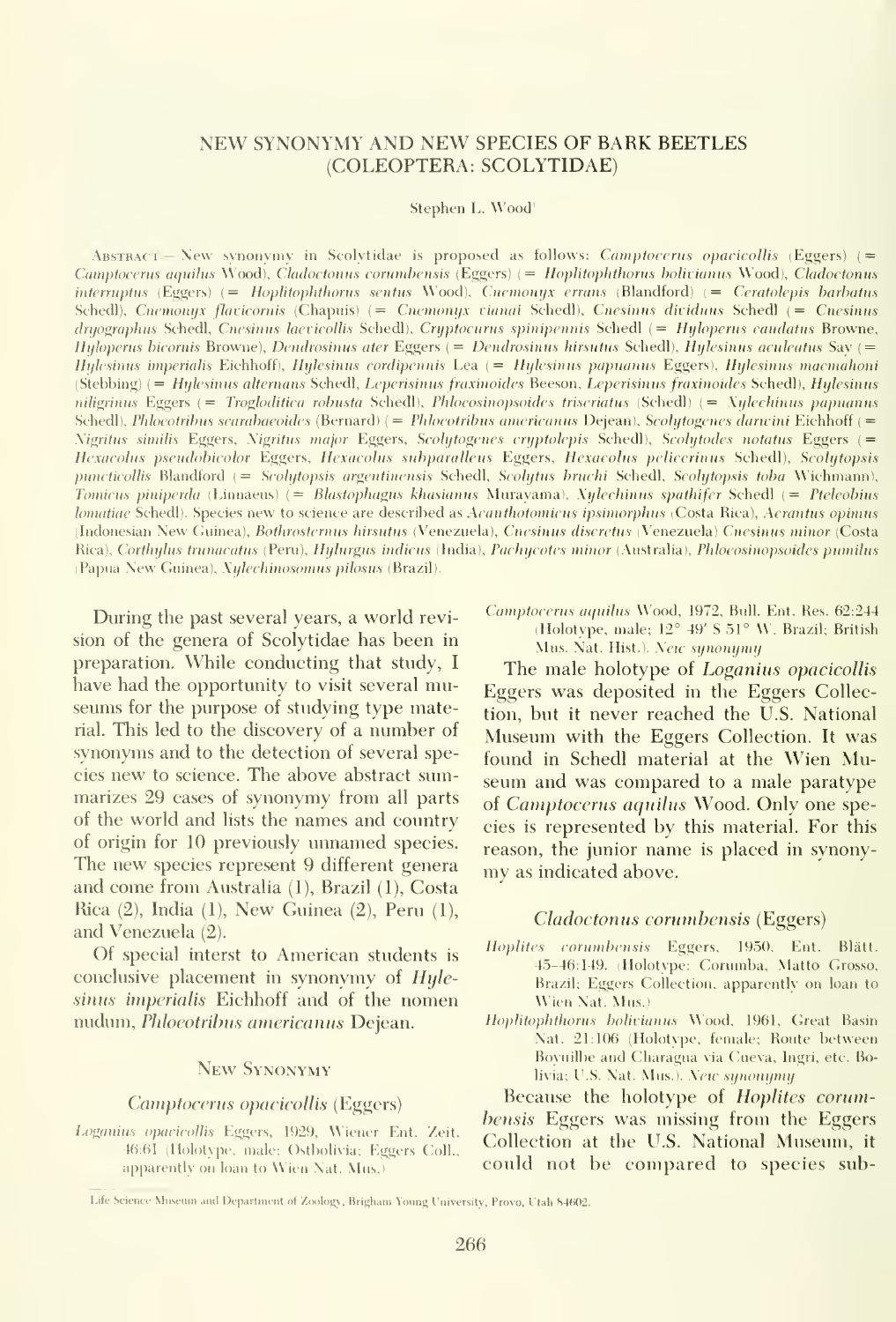sequently named in this genus. When it was found in Schedl material at Wien, it was compared to paratypes of Hoplitophthorus boliviae Wood and found to be identical. For this reason, the name bolivianus must be placed in synonymy as indicated above.

#### Cladoctonus interruptus (Eggers)

- Hoplites interruptus Eggers, 1940, Arb. morph. taxon. Ent. 7:126 (Holotvpc; Guadeloupe; Fleutiaux Coll.)
- Hoplitophthorus sentus Wood, 1961, Great Basin Nat. 21:3 (Holotype, female; La Cuchilla, Sevilla, Colombia; Wood Coll.). Netc synonymy

A male cotype of Hoplites interruptus Eggers was found among the Schedl material at Wien and was compared directly to a male paratype of Hoplitophthorus sentus Wood. The two specimens represent the same species. For this reason the name sentus is placed in synonymy as indicated above.

#### Cnemonijx errans (Blandford)

- Ceratolepis errans Blandford, 1896, Biol. Centr. Amer., Coleopt. 4(6): 127 (Lecotype, male; in 'Mexican" tobacco refuse; British Mus. Nat. Hist., desig nated by Wood, 1972, Great Basin Nat. 32:19)
- Cemtolepis barhatus Schedl. 1954, Dusemia 5:24 (Holotype, male; Nova Teutonia, Brazil; Wien Nat. Mus.). New synonymy

The holotype of Ceratolepis barbatus Schedl was examined and compared directly to my homotypes C. errans Blandford. Because only one species is represented by this material, Schedl's name is placed in synony my as indicated above.

#### Cnemonyx flavicornis (Chapuis)

- Loganius flavicornis Chapuis, 1869, Synopsis des Scolytides, p. 53 (Two svntvpes; Cumana; Brussels Mus.)
- Cnemonyx vianai Schedl, 1950, Acta Zool. Lilloana 9:289 (Holotype; Valle Hermoso, Dep. Punilla, Cordoba, Argentina; Wien Nat. Mus.). New synonymy

The type and two paratypes of Cnemonyx vianai Schedl in the Schedl material at Wien were placed by Schedl as a synonym of Loganius flavicornis Chapuis, but this was apparently never published. Because <sup>I</sup> have examined both syntypes of flavicornis and the Schedl holotype, <sup>I</sup> concur with his decision and place Schedl's name in synonymy as in dicated above.

#### Cnesinus dividuus Schedl

- Cnesinus dividuus Schedl, 1938, Rev. Soc. Ent. Argentina 10:22 (Lectotype, female; Tigre, Buenos Aires, Argentina; Wien Nat. Mus., present designation)
- Cnesinus dryographus Schedl, 1951, Dusenia 2:78 (Lectotype, female; Nova Teutonia, Brasil; Wien Nat. Mus., present designation). New synonymy
- Cnesinus laevieollis Schedl, 1951, Dusenia 2:79 (Lecto type, female; Nova Teutonia, Santa C^atarina, Brasil; Wien Nat. Mus., present designation). New synonymy

The "holotypes" cited by Schedl (1979) for his species Cnesinus dividuus, C. dryogra phus, and *laevicollis* are all of the same sex and all are syntypes. As indicated above, <sup>I</sup>here designate those "holotypes" as lecto types of dividuus, dryographus, and laevieollis respectively. They were compared di rectly to one another and to my series from Nova Teutonia and were found to represent the same species. The two junior names must, therefore, be placed in synonymy as in dicated above. It was a common practice of Schedl to designate male and female "holotypes," one of each for his collection and one of each for the collection of institutions sub mitting the specimens for identification. Hence, the confusion of "holotypes.".

#### Cryptocurus spinipennis Schedl

- Cryptocurus spinipennis Schedl, 1957, Ann. Mag. Nat. Hist. (12) 10:870 (Holotype, male; Moshi district, Tanganyika; British Mus. Nat. Hist.)
- Hyloperus caudatus Browne, 1970, J. Nat. Hist. 4:547 (Holotype, male; Gyel Nyaki, Mambilla Plateau, Nigeria; British Mus. Nat. Hist.). New synonymy
- Hyloperus bieornis Browne, 1970, J. Nat. Hist. 4:546 (Holotype, female; Gyel Nyaki, Mambilla Plateau, Nigeria, British Mus. Nat. Hist.). New synonymy

The male holotypes of Cryptocurus spin ipennis Schedl and Hyloperus caudatus Browne were compared directly to one an other and obviously are the same species. The female paratypes of spinipennis in the Schedl collection were compared directly to female paratypes of H. bieornis Browne and my paratypes to the holotype of *bicornis*. The females are identical. Schedl's series was taken from the host, apparently from the same tunnels, and appears to indicate an ac curate association of the sexes. If this is correct, both of Browne's species are junior syn onyms of Schedl's name and are placed in synonymy as indicated above.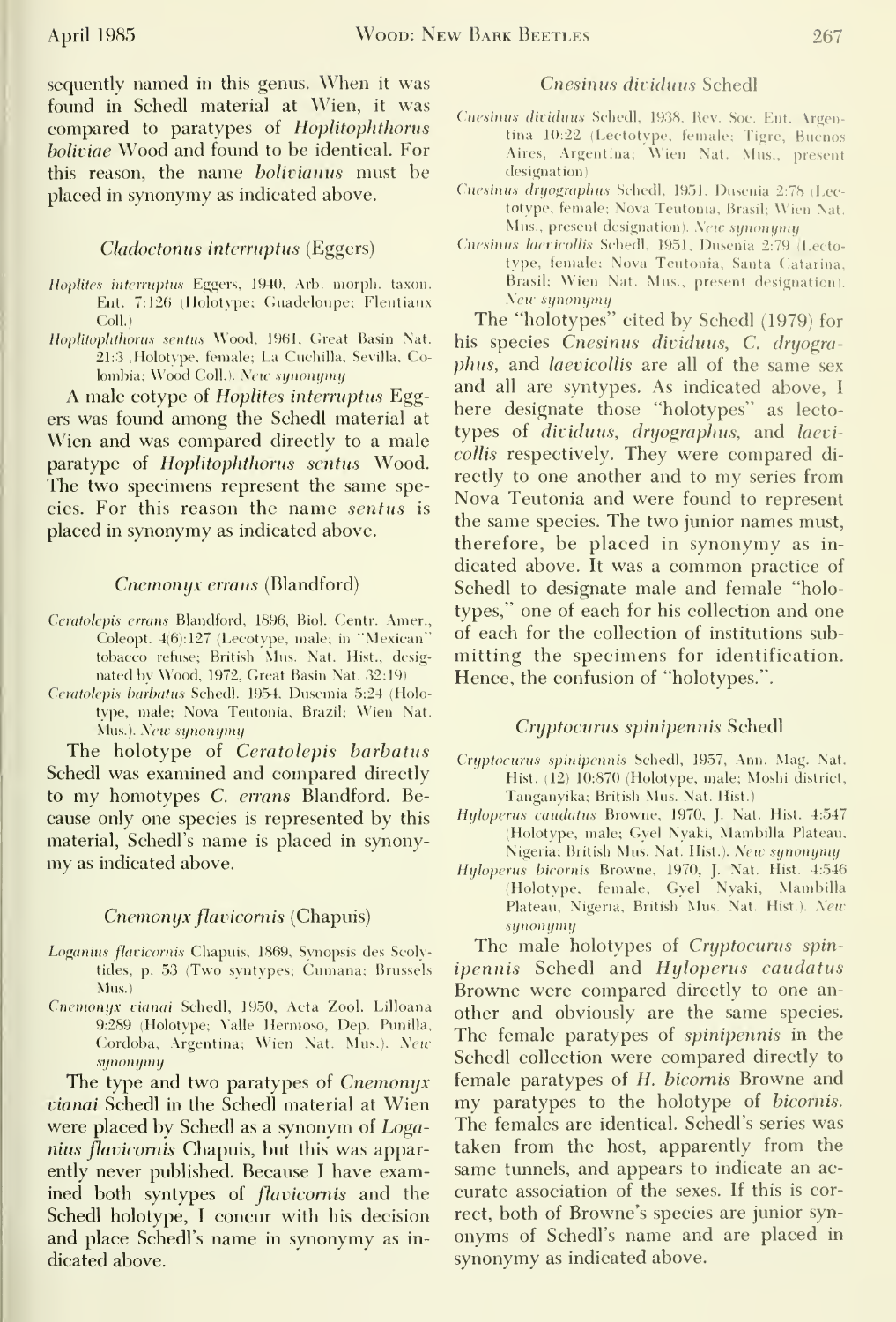#### Dendrosinus ater Eggers

- Dendrosinus ater Eggers, 1930, Ent. Blätt. 26:167 (Holotype, male; Ostbolivia; U.S. Nat. Mus.
- Dendrosinus hirsutus Schedl, 1958, Acta Zool. Lilloana 16:38 (Lectotype, female; Santa Fe, Dep. Garay Maclas, Argentina; Wien Nat. Mus., present designation). New synonymy

The description of Dendrosinus hirsutus Schedl is composite. Because of this the "holotype" cited by Schedl (1979:117) is here designated as the lectotype of this species. This lectotype is a specimen of D. ater Eggers in which the elytral setae are not fully colored and appear pale. For this reason, Schedl's name must be placed in synonymy as indicated above.

#### Hylesinus aculeatus Say

- Hylesinus aculeatus Sav, 1824, J. Acad. Nat. Sci. Philadelphia 3:322 (Syntypes; Missouri; apparently lost).
- Hylesinus imperialis Eichhoff, 1868, Berliner Ent. Zeitschr. 12:149 (Syntypes; Wisconsin, Georgia; <sup>1</sup> male labeled Anier. Bor., Ulke Coll. is probably a cotype, labeled "holotype" by Schedl; Wien Nat. Mus.). New synonymy

The male of *Hylesinus imperialis* Eichhoff in the Schedl collection and labeled by him as the holotype appears to be an Eichhoff specimen obtained by Schedl during World War II from the Stettin Museum. Since other Stettin Museum specimens of Eichhoff now in the Schedl collection appear to be authentic, I see no reason to doubt the authenticity of this specimen. However, it should be cited as a lectotype, not as a holotype. This specimen now makes it possible to remove all doubt from its placement as a synonym of aculeatus as indicated above.

#### Hijlesinus cordipennis Lea

- Hylesinus cordipennis Lea, 1910, Proc. Rov. Soc. Victoria, n.s., 22:144 (Syntypes; Cairns, Queensland, Australia; one syntype Wien Nat. Mus.)
- Hylesinus papuanus Eggers, 1923, Zool. Meded. 7:133 (Lectotype, male; Insel Yule bei Neu Guinea; Wien Nat. Mus.). New synonymy

A female syntype of Hylesinus cordipennis Lea in the Wien Museum and the male lectotype of H. papuanus Eggers were compared directly to my series from Bulolo, New Guinea. These specimens all represent the same species. If the Schedl syntype actually does represent Lea's species, then the name papuanus must be placed in synonymy as in dicated above.

#### Hylesinus macmahoni (Stebbing)

- Sphacrotrypes macmahoni Stebbing, 1909, Indian For. Mem., Zool. Ser. 1(2): 16 (Two syntvpes; Sangar Scallon, near Takt-i-Suliman Mountain, 7,000 ft., Baluchistan, Pakistan; Forest Research Institute. Dehra Dim)
- Hylesinus alternans Schedl, 1959, Indian For. Rec, n.s.. Entomology 9(8): 172 (Holotype, male; Rawalpindi, Punjab, India; Wien Nat. Mus.). New synonymy
- Leperisinus fraxinoides Beeson, 1941, Ecology and Control of the Forest Insects of India, p. 287. Nomen nudum
- Leperisinus fraxinoides Schedl, 1959, Indian For. Rec., Entomology 10(2):39 (Paratype, female; Lolab, Putshai, Kashmir, India; Wien Nat. Mus.). New synonymt/

Two cotypes of Sphaerotrypes macmahoni Stebbing, the male holotype of Hylesinus al terans Schedl, a female paratype of Leperi sinus fraxinoides Schedl, and 25 other speci mens from the Indian states of Jammu, Kashmir, and Punjab were examined. It is quite clear that only one species is represented, although the sexual dimorphism is more conspicuous than in most members of this genus. None of the Indian specimens report ed by Schedl to have been returned to the Forest Research Institute ever reached their destination. In fact, the available evidence in dicates that they were never mailed and still reside in the Schedl Collection at Wien. Con sequently, the "missing" holotype of fraxinoides probably never existed and is repre sented only by the paratype cited above. Whatever that situation might be, it is clear that both of Schedl's names must be placed in synonymy as indicated above.

#### Hylesinus niligrinus Eggers

- Hylesinus niligrinis Eggers, 1923, Zool. Meded. 7:133 (Holotype; Nilgiri Hills, Ostindien; lost with Hamburg Mus.^
- Trogloditica robusta Schedl, 1975, Rev. Swisse Zool. 82:453 (Holotype; Nilgiri, Madras. India; Mus. Hist. Nat. Geneve). New synonymy

Paratypes of Trogloditica robusta Schedl in the Schedl Collection (Wien Nat. Mus.) are identical to 12 specimens from southern In dia and more than 100 from Sri Lanka that <sup>I</sup>recognize as  $H y$ lesinus niligrinus Eggers (= persimilis Eggers 1927). This species fits the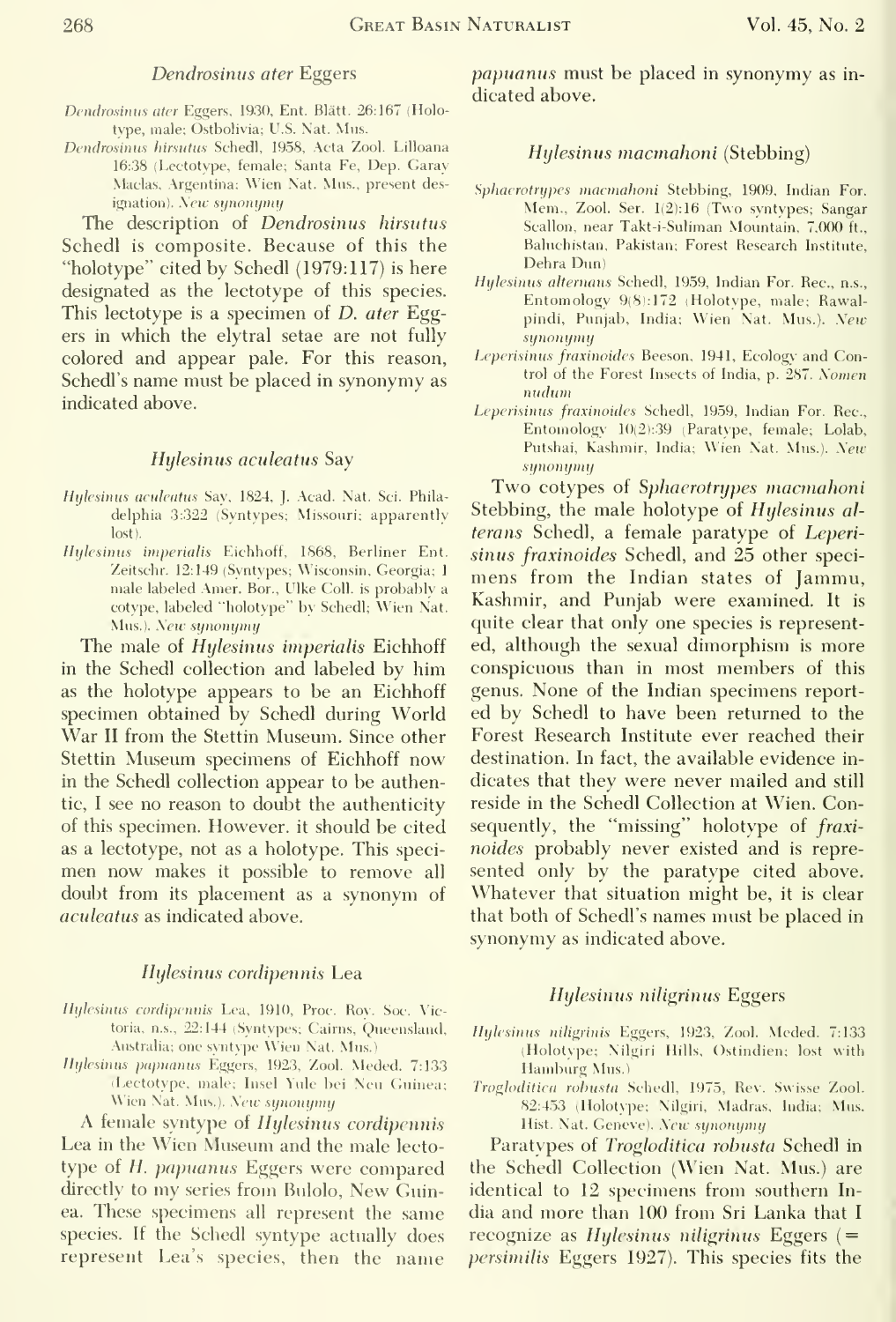Eggers description in every detail, and it is the only known Indian species that is even remotely similar to it. Schedl's name, therefore, must be placed in synonymy as in dicated above.

#### Phloeosinopsoides triseriatus (Schedl)

- Phloeosinopsis triseriatus Schedl, 1964, Tijdschr. Ent. 107:297 (Holotype, female; Sumba-Insel; Schedl Coll.)
- Xillecliintis paptiantis Schedl, 1970, Proc. Linn. Soc. New South Wales 94(2):128 (Holotype, male; Long Island, L.A. Bulolo, Morobe district; CSIRO Coll., Canberra). New synonymy

The female holotype of Phloeosinopsis triseriatus Schedl was compared directly to the male paratype of Xylechinus papuanus Schedl in the Schedl material at Wien and to <sup>a</sup> pair of this species from Bulolo, New Guinea, in my collection. All represent the same species.

#### Phloeotribus scarabaeoides (Bernard)

- Scohjtus scarabaeoides Bernard, 1788, Mem. Hist. Nat. Provence 6:271 (Syntypes?; France; lost. Neotype, female; Galliae meridionalis in Olea; Kiel part of Copenhagen Fabricius Coll., designated by Wood, 1975, Bull. Zool Nomencl. 32:122)
- Phloeotribus americanus Dejean, 1837, Cat. Coleopt., ed. 3, p. 331 (Amer. bor; nomen nudum)

Although the name *Phloeotribus american*us Dejean, nomen nudum, has been cited in the literature on several occasions, efforts to locate the specimen on which Dejean's name was based were fruitless until <sup>I</sup> found it in the Wien Museum (original collection, not part of the Schedl material). It is labeled "Amer. bor., Phloeotribus americanus Dej." It is an incorrectly labeled specimen of P. scara baeoides apparently from southern Europe and is not part of the American fauna.

#### Scolytogenes darwini Eichhoff

- Scolytogenes darwini Eichhoff, 1878, Mem. Soc. Roy. Sci. Liege (2) 8:497 Stettiner Ent. Zeit. 39:387 (Holotype; Hindostan, "Birma" on type; Wien Nat. Mus.)
- Nigritus similis Eggers, 1923, Zool. Meded. 7:142 (Lectotype; Java; U.S. Nat. Mus., designated by Anderson and Anderson, 1971, Smithsonian Contrib. Zool. 94:30). New synonymy
- Nigritus major Eggers, 1927, Philippine J. Sci. 33:69 (Lectotype; Surigao, Mindanao, Philippines; U.S. Nat. Mus.) New synonymy

Scolytogenes cryptolepis Schedl, 1951, Tijdschr, Ent. 93:55 (Holotype; Nakronda, Dehra Dun, Uttar

Pradesh, India; Wien Nat. Mus.). New synonymy

The holotypes of Scolytogenes darwini Eichhoff and S. cryptolepis Schedl and co types of *Nigritus similus* Eggers were compared directly to one another and to my specimens. My specimens were also compared directly to the lectotypes of N. major Eggers and N. similis. All represent the same, common, widely distributed species. It occurs in vines from India and Sri Lanka to the Phil ippines and northern Australia.

#### Scolytodes notatus (Eggers)

- Hexacolus notatus Eggers, 1940, Arb. Morph. Taxon. Ent. Berlin-Dahlem 7:133 (Holotype, male; Trois Rivieres, Guadeloupe; "Eggers Coll.")
- Hexacolus pseudobicolor Eggers, 1940, Arb. Morph. Taxon. Ent. Berlin-Dahlem 7:132 (Holotype, male; Trois Rivieres, Guadeloupe; U.S. Nat. Mus.). New synonymy
- Hexacolus subparallelus Eggers, 1940, Arb. Morph. Taxon. Ent. Berlin-Dahlem 7:134 (Holotype, Trois Rivieres, guadeloupe; Fleutiaux Collection). New synonymy
- Hexacolus pelicerinus Schedl, 1952, Dusenia 3:358 (Holotype, male; Mexico?; Wien Nat. Mus.). New synonymy

Paratypes (or cotypes) of Hexacolus notatus Eggers, H. pseudobicolor Eggers, and H. subparallelus Eggers, and the holotype of H. pelicerinus Schedl in the Schedl Collection (Wien Nat. Mus.) were examined and compared directly to one another All represent the same common Carribean species.

#### Scolutopsis puncticollis Blandford

- Scohjtopsis puncticollis Blandford, 1896, Biol. Centr. Amer., Coleopt. 4(6):123 (Syntypes; Guatemala; Bristish Mus. Nat. Hist.)
- Scolyptosis argentinensis Schedl, 1937, Rev. de Ent. 7:84 (Lectotype, female; Prov. Tucuman. Argentina; Wien Nat. Mus., designated by Schedl, 1979, Kat. wiss. Samml. Nat. Mus. Wien. Ent. 2:25). New synonymy
- Scohjtus bruchi Schedl, 19.39, Not. Mus. La Plata 4:170 (Lectotype, male; Misiones orillas del Ignazu, Argentina; Wien Nat. Mus., designated by Schedl 1979:48). New synonymy
- Scolytopsis toba Wichmann, 1914, Ent. Blätt. 10:136 (Holotype; Santa Sofia, Paraguay; Nat. Mus. Wien). New synonymy

The holotype of Scolytopsis toba Wich mann and the lectotypes of S. argentinensis Schedl and S. bruchi Schedl, and <sup>a</sup> pair of my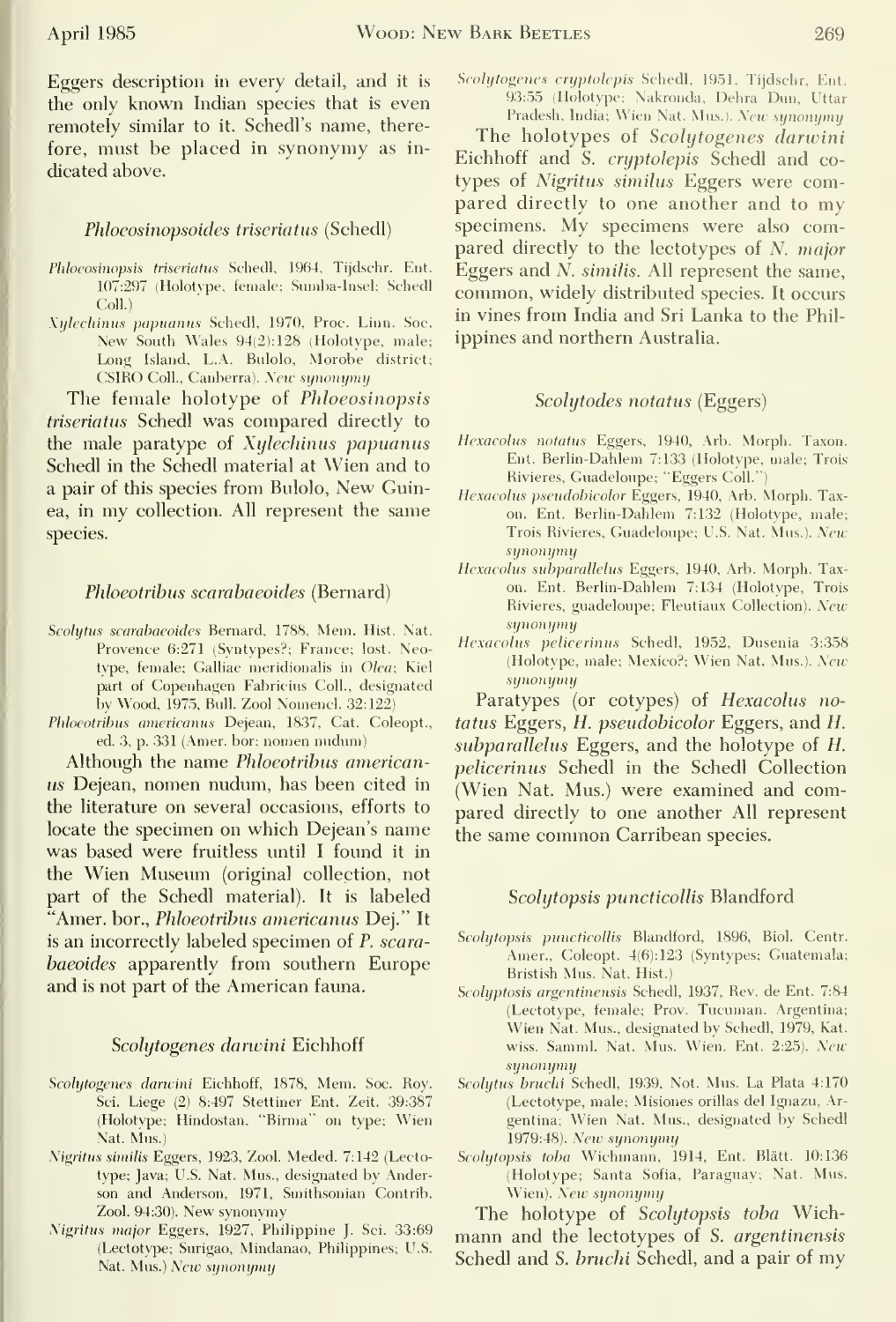homotypes of S. puncticollis Blandford were ail compared directly to one another. Because only one species is represented by this material, the Schedl and Wichmann names are placed in synonymy as indicated above.

#### Tomicus piniperda (Linnaeus)

- Dermestes piniperda Linnaeus, 1758, Systema Naturae, ed. 10, p. 355 (Syntypes; Europae; presumably at Uppsala).
- Blastophagus khasianus Muravama, 1959, Bull. Brooklyn Ent. Soc. 54:75 (Holotype, Shillong, Assam, India; U.S. Nat. Mus.). New synonymy

Murayama named Blastophagus khasianus from a specimen in poor condition that came from a long series taken by C. F. C. Beeson. After examining the Murayama type, the entire series of Beeson at the Forest Research Institute, and long series from other parts of Asia and from Europe, it is apparent that khasianus represents a very minor variation that does not warrant either specific or subspecific status.

#### Xijlechinus spathifer Schedl

- Xylechinus spathifer Schedl, 1955, Rev. Chil. Ent. 4:256 (Lectotype; Laguna de Malleco, Pemehne, Chile; Wien Nat. Mus., present designation)
- Pteleobius lomatiae Schedl, 1975, Stud. Neotrop. Fauna 10:2 (Holotype, male; Nahuel Huapi National Park, Argentina; Wien Nat. Mus.). New synonymy

The description of Xylechinus spathifer Schedl is composite. The specimen cited by Schedl (1979:233) as the "holotype" and la beled holotype in the Schedl collection is here designated as the lectotype of this species. This lectotype and the holotype of Pte lobuis lomatiae Schedl were compared directly to one another and were found to represent the same species. The junior name is placed in synonymy as indicated above.

#### NEW TAXA

#### Acantliotomicus ipsifannus, n. sp.

This species is distinguished from mimicus (Schedl) by the slightly larger, stouter body form, by the sculpture of the frons as described below, by the coarser, closer elytral punctures, and by the deeper, coarser, more /ps-like elytral declivity.

MALE.— Length 2.2 mm (paratypes 2.2–2.3 mm), 2.8 times as long as wide; color reddish brown.

Frons resembling mimicus except lower half of frons much more strongly, trans versely impressed, upper half less strongly convex; surface more nearly rugose, with rather numerous, coarse, isolated granules. Vestiture similar but coarser.

Pronotum LI times as long as wide; similar to mimicus except asperities slightly smaller, punctures on posterior half slightly smaller, not as deep.

Elytra L4 times as long as wide; similar to mimicus except strial and interstrial punctures slightly smaller, deeper, much closer, usually somewhat confused near base particularly near suture. Declivity not quite as steep, more deeply impressed, as in 4-spined Ips; punctures on striae <sup>1</sup> and 2 mostly in rows, others confused; margin armed by four denticles positioned exactly as in mimicus but considerably larger, 4 pointed, and about twice as large as 3; lower margin from denticle 4 to suture acutely, moderately explanate, with crest undulating to form three in definite cusps somewhat resembling those of some Orthotomicus. Vestiture as mimicus ex cept slightly finer.

Antennal sutures procurved as in mimicus and many other Acanthotomicus and rather similar to Ips concinnus (Mannerheim) and mexicanus (Hopkins) of North America.

Type locality.— Santa Rosa National Park, Guanacaste, Costa Rica.

Type material.—The male holotype and two male paratypes were taken at the type locality in 1982, by George Stevens. The host was not recorded but could have been Spondias mombin. A male and a female from Bahia, Brazil could be this species but are ex cluded from the type series.

The holotype and paratype are in my collection.

This species, supported by *mimicus*, is remarkable in that it represents the closest structural approach to the Ips-Orthotomicus group yet found and greatly increases the probability of a neotropical origin of this seg ment of the Ipini.

#### Acrantus opimus, n. sp.

Recent literature treating the genus Acrantus is chaotic. Representatives of an assemblage of species from three or more genera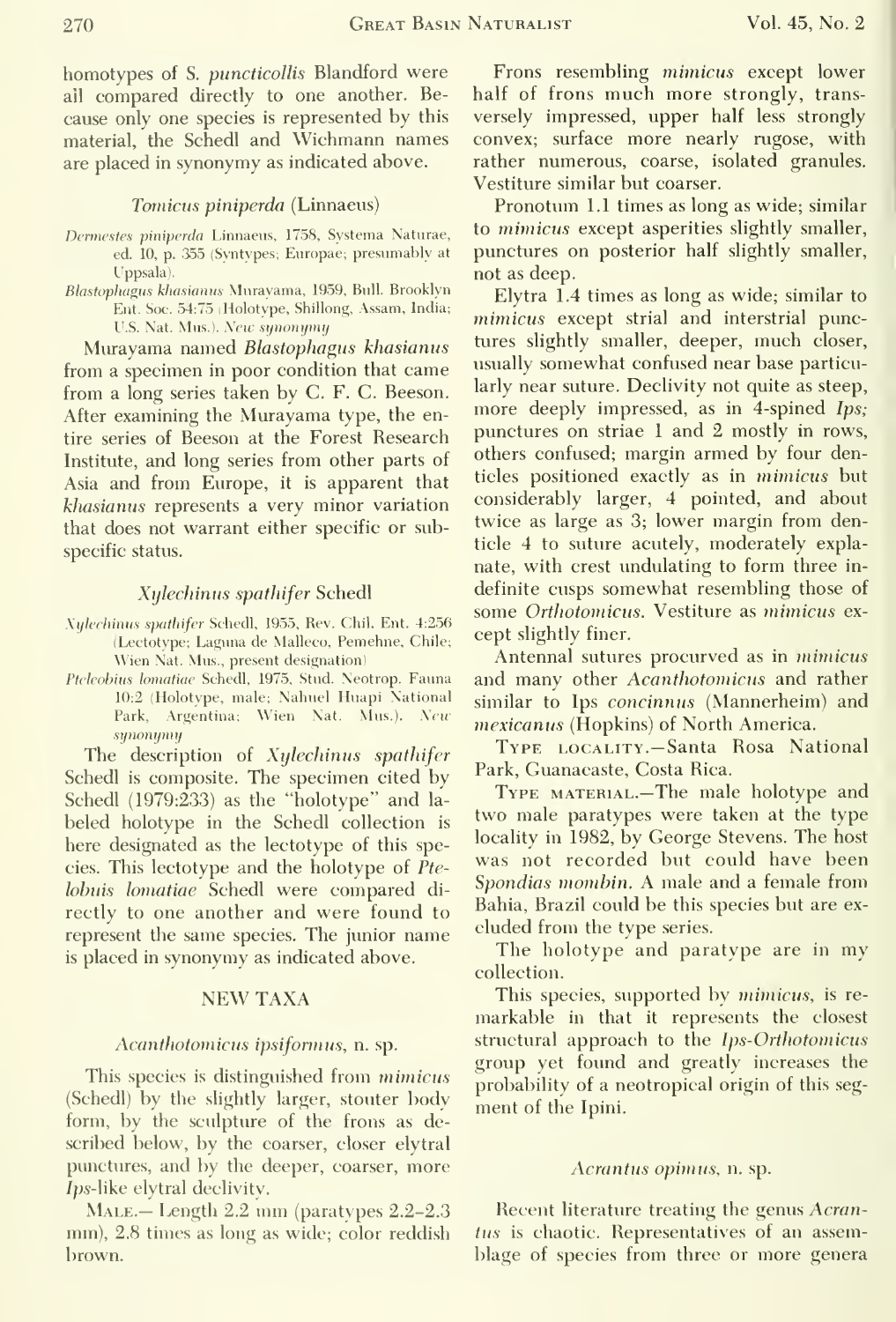have been thrown together with little or no thought given to basic characters, and a majority of the species that actually belong here currently reside in still other, unrelated genera. Among material at hand, the species de scribed here appears allied to mundulus Brown, although the relationship is not close. It is distinguished from mundulus by the larger size and by numerous other characters cited below.

Male.— Length 2.9 mm, 2.2 times as long as wide; color very dark brown, vestiture pale.

Frons shallowly, broadly concave on about central third, gradually transcending to flat tened or feebly convex on surrounding areas; surface mostly smooth, brightly shining, be coming subreticulate toward vertex, punctures moderately abundant, rather small, shallow but distinct, much smaller in concave area. Vestiture absent, apparently abraded (a few short, erect, scalelike setae on one side.)

Pronotum 0.84 times as long as wide; outline about as in mundulus except transverse impression on anterior fourth stronger; sur face shining, punctures shallow, of moderate size, dense, running into one another, margins of a few in lateral areas subcrenulate. Vestiture mostly abraded, of erect, short, stout, almost scalelike setae.

Elytra 1.4 times as long as wide; sides al most straight on basal two-thirds, broadly rounded behind; crenulations on bases small, narrow, distinct, about 13 on each elytron; striae narrowly, distinctly impressed, punctures deep, close; interstriae about twice as wide as striae, convex, covered by resin but apparently shining, almost smooth, with minute, confused punctures, each with numerous confused, narrow, sharp crenulations (each equal to one-fourth width of an interstriae), these transcend into uniseriate tu bercles at base of declivity. Declivity steep, convex; interstriae narrower than on disc, with fine, uniseriate rows of tubercles at base, these reduced and almost obsolete toward apex. Vestiture of abundant, erect, small scales in ground cover; each interstriae with a row of longer erect scales, each four times as long as ground scales, about six times as long as wide.

Type locality.— Pak Pak on south coast of Bombarai, Vogelkop, Dutch New Guinea.

TYPE MATERIAL.— The male holotype was taken at the type locality on 4-VI-1959, be tween 100 and 700 m.

The holotype is in my collection.

#### Bothrosternus hirsutus, n. sp.

This species is distinguished from *truncatus* Eichhoff by the finer, much longer elytral setae, and by differences in the pronotal and elytral sculpture cited below.

MALE.— Length 2.3 mm (paratypes 2.2-2.5) mm), 2.1 times as long as wide; color dark brown to almost black.

Frons about as in truncatus except upper area less strongly convex, glabrous on a small area less than one-fourth as extensive; most of surface granulate-reticulate.

Pronotum very similar to *truncatus* except more finely, closely aciculate, grooves much longer, not as deep; rather dull. Vestiture finer, more abundant.

Elytra similar in outline to truncatus; striae more abruptly impressed, punctures al most obsolete, strongly reticulate; interstriae three times as wide as striae, strongly retic ulate, shallow, obscure punctures mostly on margins. Declivity rather steep, broadly convex, about as in truncatus. Vestiture of fine, strial and interstrial hair, moderately abundant, longest setae near base of declivity equal in length to twice width of an interstriae; somewhat shorter on lower half of declivity. Proepisternal pubescent area large, setae white (in both sexes).

Female.— Similar to male except epistoma bearing a transverse, subcarinate elevation as in truncatus; glabrous area on upper frons about half as large as in truncatus and less strongly convex.

Type locality.— Rancho Grande, Aragua, Venezuela.

Type material.— The male holotype, fe male allotype, and 10 paratypes were taken at the type locality 9-IV-1970, 1100 m. No. 429, Serjania, by me. Eleven paratypes bear the same data labels except for collection No. 420, taken from Tabebuia twigs.

The holotype, allotype, and paratype are in my collection.

#### Cnesinus discretus, n. sp.

This species (male) is distinguished from nitidus Eggers (male homotype) by the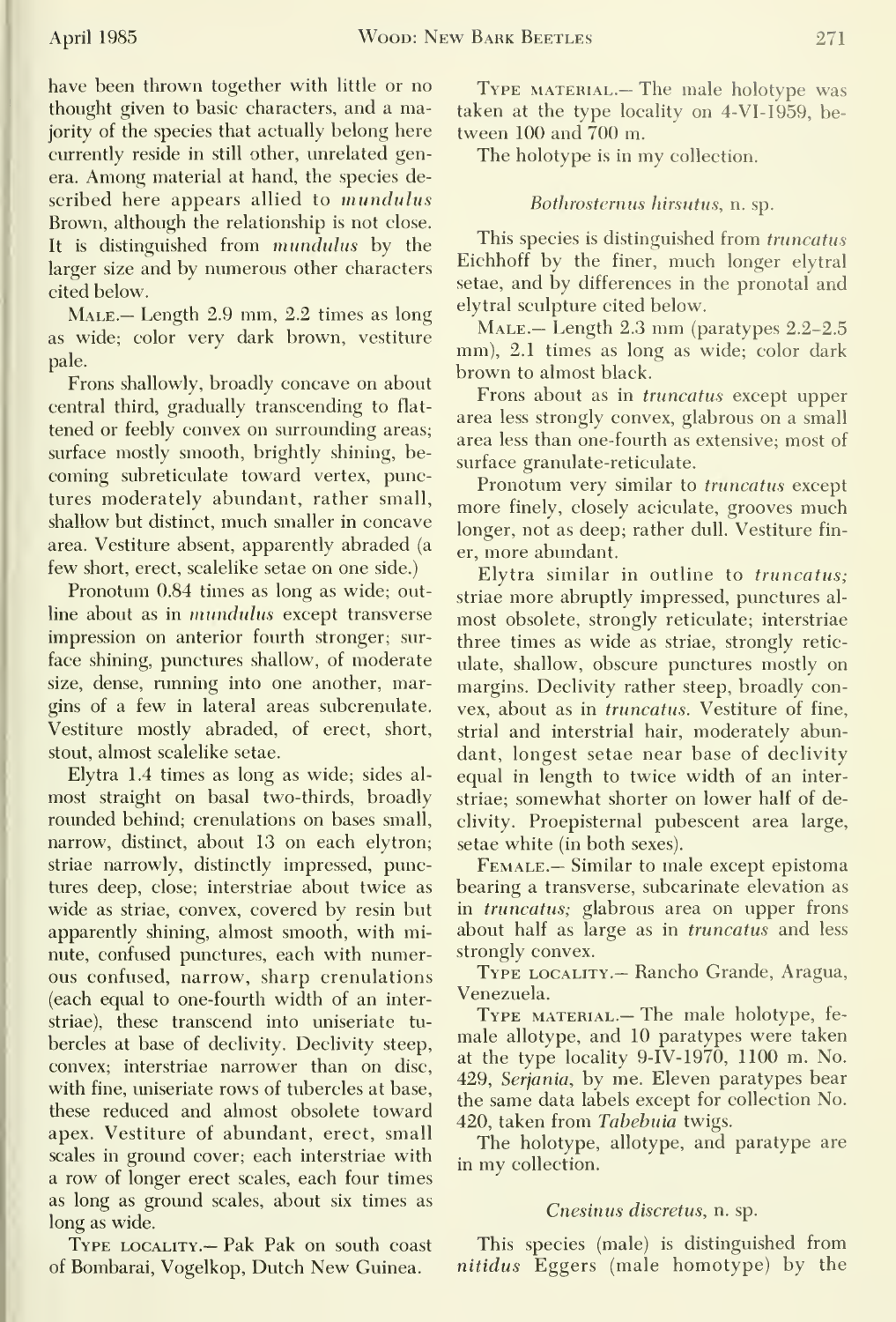stronger epistomal impression, with the upper, convex area of the frons more coarsely sculptured, by the more strongly impressed and more closely punctured discal striae, and by other characters.

Male.— Length 2.2 mm, 3.1 times as long as wide; color very dark brown, elytra reddish brown.

Frons as in nitidus except lower third of frontal area more strongly, transversely impressed; surface rather coarsely granulate, some granules at summit of convexity forming an obscure, indefinite, irregular carina.

Pronotum as in nitidus, punctures slightly closer and a bit more longitudinally strigose.

Elytra as in nitidus except discal striae very slightly more strongly impressed, many punctures confluent (never confluent in *niti*dus); declivital interstriae 2 less strongly re duced in width, tubercles on its upper half much smaller.

Type locality.— Rancho Grande, Aragua, Venezuela.

TYPE MATERIAL.— The male holotype was taken at the type locality on 9-1V- 1970, 1100 m, from the broken twig of an unidentified tree, by me.

The holotype is in my collection.

#### Cnesinus minor, n. sp.

This species is distinguished from *electinus* Wood by the much smaller size, by the dif ferent sculpture of the female frons as described below, and by other differences cited below.

Female.— Length 1.6 mm, 2.5 times as long as wide; color dark reddish brown.

Frons as in *electinus* except epistomal callus shorter (on longitudinal body axis), ornamental setae uniformly distributed on summit of callus (without a median glabrous area as occurs in electinus); setae on lateral margins reduced in number and in length.

Pronotum 1.1 times as long as wide; about as in electinus except punctures not quite as elongate.

Elytra 1.6 times as long as wide; similar to electinus except strial punctures larger, inter striae only slightly wider than striae; declivity steeper, less strongly impressed; interstrial setae at base of declivity slightly flattened on their distal halves (not at all flattened in electinus).

Type locality.— Grecia, Costa Rica.

Type material.— The female holotype was taken on 27-XI-1955, by B. Malkin.

The holotype is in my collection.

The type series of electinus (from Jalisco, Mexico) is entirely distinct from this species. However, other series from Nayarit and Guerrero are intermediate in size and show some indications of intergradation. If additional specimens are found in Central America that show additional intergradation, the population represented by this species may have to be reduced to subspecific rank.

#### Corthylus truncatus, n. sp.

This unique species is unmatched in this remarkable genus. It is distinguished from all other species in the genus by the very stout body form, by the elytra being equal in length to the ponotum, by the truncate, margined, elytral declivity, and by other characters described below.

Female.— Length 4.0 mm, 1.8 times as long as wide; color yellowish brown (mature color?).

Frons deeply, broadly excavated from eye to eye, from epistoma to vertex; surface al most smooth, minutely irregular; lateral margins below eye subacute; epistomal margin rather strongly emarginate. Vestiture largely restricted to upper half of concavity, moderately abundant, longer toward upper margin; lateral margins below eye to epistomal emargination ornamented by a dense, confused row of rather long hair. Antennal club minutely pubescent, very large, rather strongly asymmetrical; sutures aseptate except possibly <sup>1</sup>at extreme anterior margin, showing as shallow grooves, <sup>1</sup> slightly oblique, 2 straight; cirrus very slender, consisting of about six setae, exceedingly long, left cirrus extending over back ending near right margin of pronotum.

Pronotum 0.81 times as long as wide; outline almost semicircular; transversely very broadly convex, longitudinally almost straight except feebly declivous on anterior third; as perities, weak, few in number, restricted to median third of declivous area; surface smooth, apparently slightly shagreened, punctures minute, sparse, inconspicuous. Glabrous.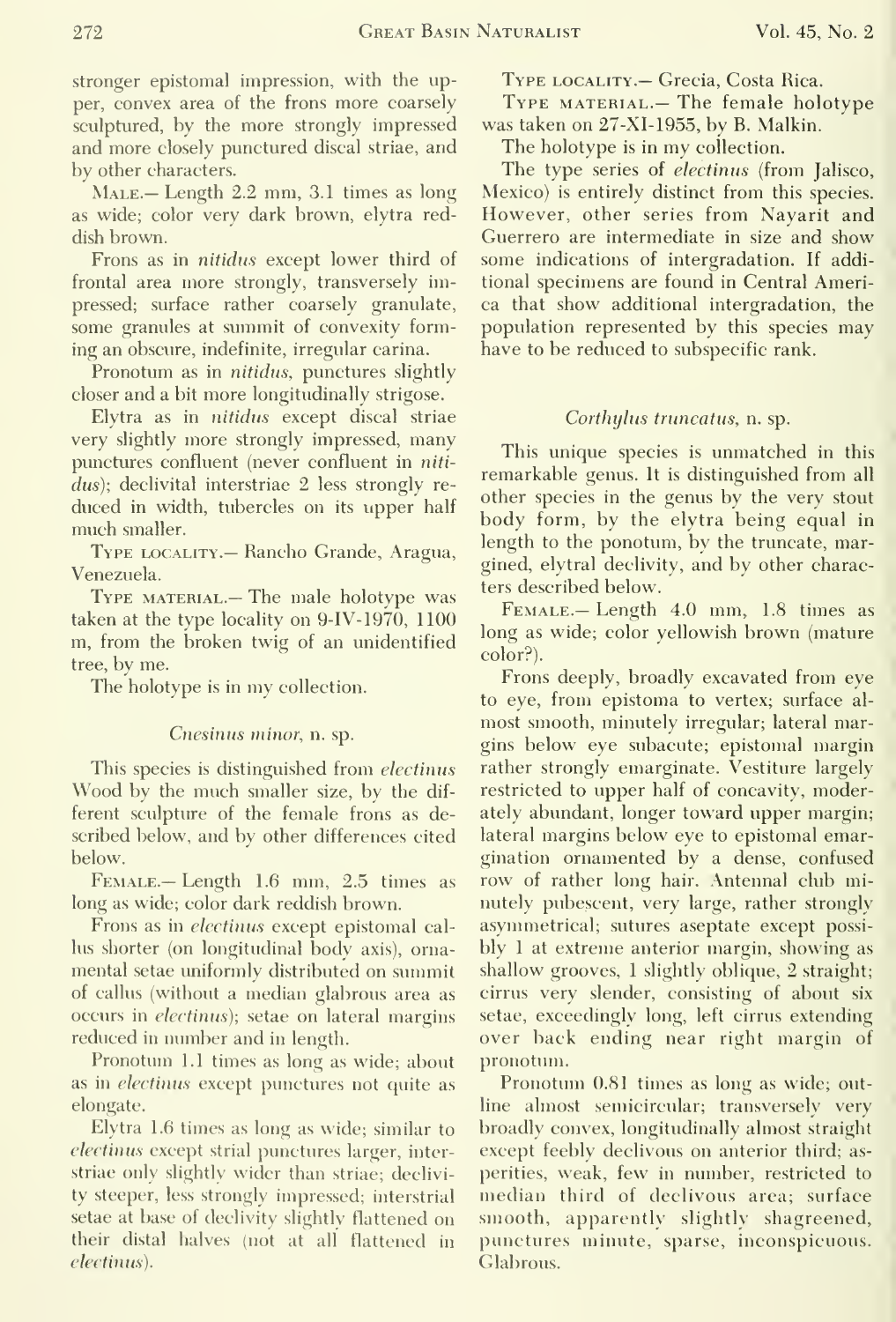Elytra 0.98; sides almost straight and parallel to declivital margin; posterior margin al most straight, weakly curved; disc smooth, shining, punctures sparse, minute, apparently confused. Declivity abrupt, subvertical, weakly convex, margin marked by an ele vated circumdeclivital costa, its crest acute, continuous from suture at base to suture at apex without undulations or denticles; surface smooth, finely reticulate, punctures minute, confused, not close, a sparse row of fine granules in position of interstriae 3. Vestiture of short hair, sparse on disc, a bit more conspicuous on declivity; of variable length.

Type locality.— Jungle near Leonpampa, Hwanuco Department, Peru.

Type material.— The female holotype was taken at the type locality on 6-XII-1937, 800 m. No. 3811, by F. Woytkowski.

The holotype is in my collection.

#### Hylurgus indicus, n. sp.

Although several species have been as signed to this genus in past history, this appears to be only the third that actually belongs here. It is distinguished from micklitzi Watchl by the smaller size, by the absence of a frontal tubercle, by the vestiture, and by other characters cited below.

Female.— Length 3.2 mm (paratypes 3.0-3.3 mm), 3.0 times as long as wide; rather dark reddish brown.

Frons resembling micklitzi except much more strongly convex, without a transverse impression just below middle, more coarsely tuberculate; median carina on epistoma of uniform height, without tubercle or tooth at dorsal end; vestiture apparently longer, more abimdant.

Pronotum 1.1 times as long as wide; resembling *micklitzi* except more quadrate, sides more nearly parallel, almost straight; punctures apparently deeper, closer; vestiture shorter, more abundant.

Elytra 1.9 times as long as wide; resembling *micklitzi* except strial punctures more distinct, slightly larger; vestiture with much fewer setae in ground cover, erect setae mostly in rows on both disc and declivity (abundant and strongly confused in micklitzi).

MALE. - Apparently not represented in material at hand.

Type locality.— Kumaon (region), W. Al mora, U.P., India.

Type material.— The female holotype, and three female paratypes were taken at the type locality by H. G. Champion. Other paratypes include two labeled Ranikhet, Ku maon, U.P. India, 6-VIII-1916, Pinus longifo $lia$  logs, H. G. Champion, and 1 from U. Gumti Val., W. Almora, U.P., India, from the same host and collector. The current name of the host is Pinus roxburghii.

The holotype and four paratypes are in the Forest Research Institute Collection, Dehra Dun, U.P., India. Two paratypes are in my collection.

#### Pachycotes minor, n. sp.

This species is distinguished from *villosus* Schedl by the smaller size, by the much less abundant vestiture, by the much smaller strial punctures, by the smaller, more widely spaced declivital interstrial tubercles, and by other characters cited below.

MALE. - Length 2.3 mm (paratypes 2.3-2.6) mm), about 2.1 times as long as wide; color very dark brown.

Frons impressed (almost flat but not concave) on median half from slightly above eyes to below level of antennal insertion; lower half of impressed area shining, coarsely retic ulate, dull, finely subreticulate and deeply, rather coarsely, somewhat closely punctured in remaining areas; epistomal margin slightly produced on median third; epistomal processes distinct and almost subtuberculate near median line. Glabrous on shining, coarsely reticulate area; rather coarse, moderately long, hairlike setae in lateral areas, shorter above. Antenna about as in araucariae Schedl, except scape very slightly longer.

Pronotum 0.9 times as long as wide; widest on basal fourth, sides convergently arcuate. Surface finely reticulate, rather dull; punctures moderately small, distinct but not deep, irregularly spaced by one to four diameters of a puncture. Vestiture short, sparse, most setae about equal in length to diameter of punctures from which they arise.

Elytra about 1.3 times as long as wide (spread slightly); sides almost straight and parallel on more than basal two-thirds, broadly rounded behind; basal margins with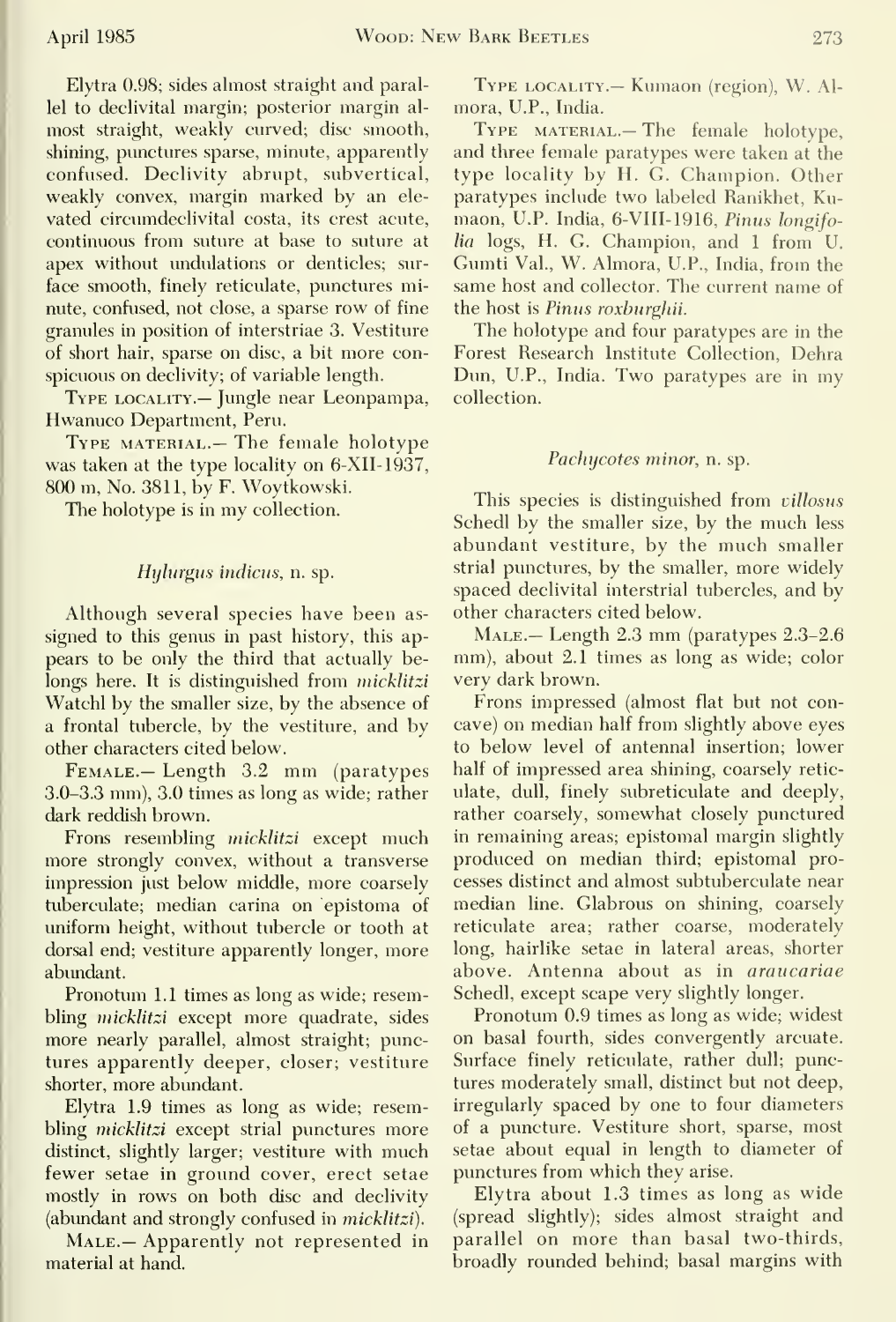individual crenulations recognizable (not costate as in some species); striae weakly impressed, punctures small, their centers reticu late-granulate, spaced in a row by about three diameters of a puncture; interstriae feebly convex, subreticulate, dull, each with a central row of low, poorly formed crenulations, crenulations decrease from half width of interstriae at base to subtubercles at base of declivity. Declivity steep, convex; striae more strongly impressed, punctures closer; interstriae more distinctly convex, each bear ing a row of 7 to 9 moderately coarse, rounded tubercles to near apex, tubercles spaced by distances about equal to width of an interstriae. Vestiture sparse, consisting on posterior half of small, moderately abundant, amber scales, and rows of erect, rather short, moderately stout hairs; a few hairlike setae may extend to basal half.

Female.— Similar to male except frons uniformly convex, without a glabrous, reti culate-granulate area on lower half; strial pimctures less distinct.

Type locality.— Palen Creek, about 96 km (60 miles) south of Brisbane, Queensland, Australia.

Type material.— The male holotype, fe male allotype, and <sup>1</sup> male and 5 female paratypes were reared 14 August 1972 from a piece of Araucaria cunninghamii taken by R. A. Yule that came from the type locality. These specimens emerged with an enormous series Pachycotes clavatus Schedl and were found by me among that material.

The holotype and allotype are in the Australian National Collection, Canberra; the paratypes are in my collection.

#### Phloeosinopsoides pumilus, n. sp.

This species is distinguished from tri seriatus Schedl by the much smaller size, by the deeply, extensively excavated male frons, by the much larger, deeper, strial punctures, and by other characters cited below.

Male.— Length 1.5 mm (paratypes 1.4-1.5 mm), 2.4 times as long as wide; color reddish brown, vestiture pale.

Frons broadly, deeply, subcircularly exca vated from eye to eye, from epistoma to well above eyes; surface reticulate-subgranulate, punctures small, obscure; vestiture of sparse, coarse, long setae uniformly distributed.

Pronotum 0.94 times as long as wide; widest slightly behind middle, sides moderately arcuate, rather broadly rounded in front; surface smooth, dull, punctures small, close, their anterior margins elevated into very fine crenulations from base to apex; vestiture of rather numerous, short, pale, recumbent scales.

Elytra 1.5 times as long as wide; outline about as in triseriatus; striae slightly impressed, punctures very coarse, deep, close; interstriae half as wide as striae, punctures small, uniseriate, their anterior margins ele vated, thereby causing interstriae to appear subserrate. Declivity steep, convex; details as on disc. Vestiture consisting of uniseriate in terstrial rows of recumbent (anteriorly) to semirecumbent (declivity) short scales; each scale widest near its apex, about twice as long as wide.

Female.— Similar to male except frons convex, surface reticulate-granulate, with very small, shining granules; pronotal crenulations distinctly larger.

Type locality.— Near Bulolo, Morobe District, New Guinea.

Type material.— The male holotype, fe male allotype, and six paratypes were taken 6-VII1-1972, No. 91, from an unidentified vine by me.

The holotype, allotype, and paratypes are in my collection.

#### Xylechinosomus pilosus, n. sp.

This species is distinguished from hirsutus Schedl (2.9 mm) by the smaller size, by the presence of some scalelike setae in the elytral ground cover, and by the absence of a small, rounded granule beside each puncture on the pronotum.

 $M<sub>ALE</sub>$ — Length 2.3 mm (allotype 2.4 mm), 2.2 times as long as wide; color brown.

Frons moderately concave from slightly below upper level of eyes to level of antennal insertion; surface shining, obscurely reticulate, punctures small and very obscure above, larger and more distinct below. Vestiture of fine, short, inconspicuous hair of uniform distribution.

Pronotum 0.82 times as long as wide; somewhat like contractus (Chapuis) except punctures much closer, each with its floor (interior) strongly reticulate; spaces between